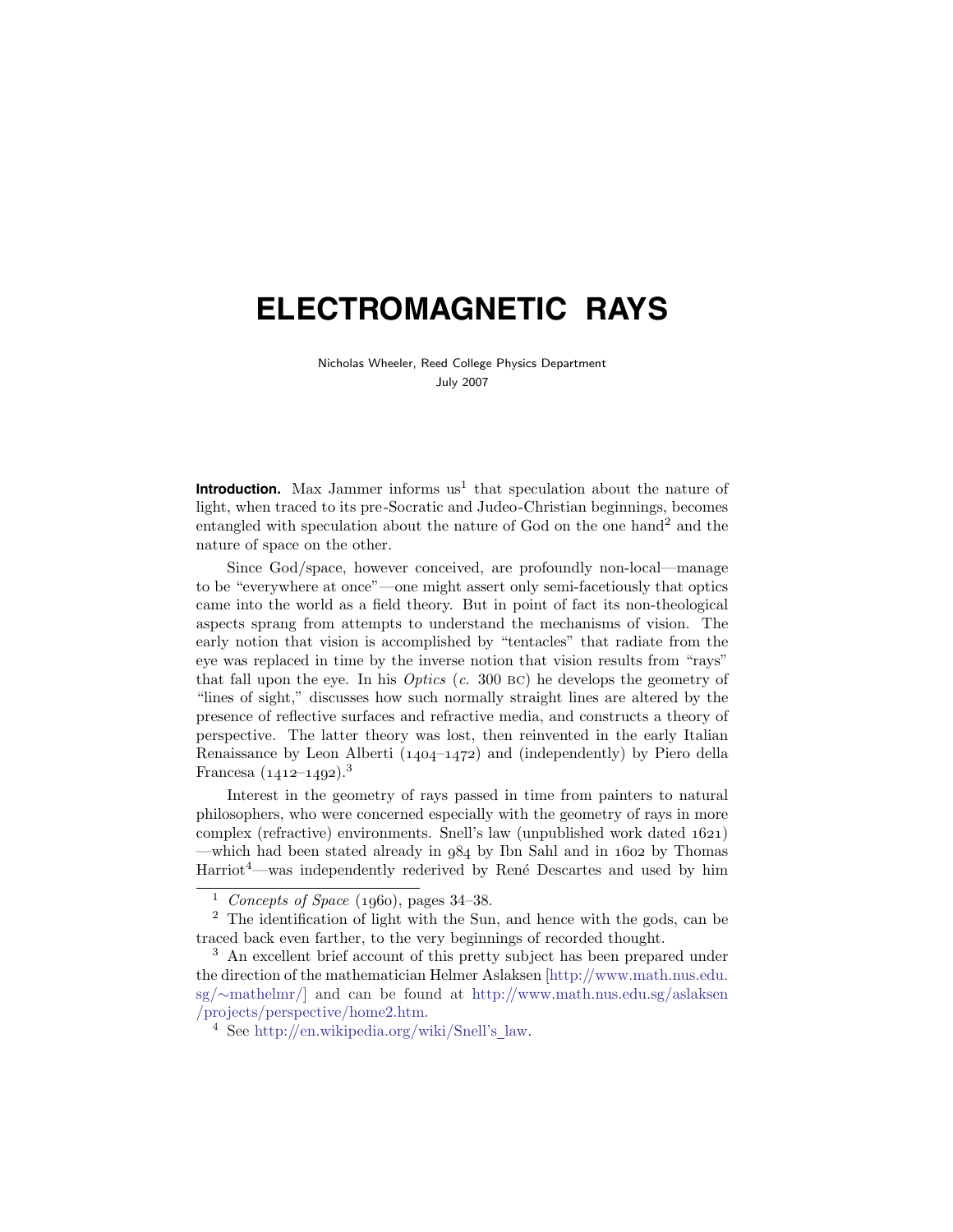(*1637*) to construct a theory or the rainbow, a theory already anticipated by a certain Persian astronomer by about *1300* and by Theodoric of Freiberg in *1307*. <sup>5</sup> In *1662* Pierre de Fermat put forth a variational principle (the "Principle of Least Time—a sweeping generalization of the variational principle advanced by Hero of Alexandria in about *60* ad—that served in principle to describe all rays, whether they are subjected to reflective or refractive manipulation.<sup>6</sup>

Whether light involves the "motion of something" (as Empedocles (*490*– *430* bc) had maintained, and as Fermat's language would appear to require), how briskly that "something" moves<sup>7</sup>, and of what might be the nature of that "something" are questions that had been pondered by natural philosophers for at least two thousand years by the time (*1676*) Ole Rømer managed (by an astrophysical technique) to measure the speed of light: using Rømer's data and his own estimate of the length of an astronomical unit (AU), Christiaan Huygens obtained the value 136,000 miles per second, which is 26% lower than the presently accepted value. By *1728* James Bradley, using a different astronomical technique that laid to rest any lingering possibility that the speed might be infinite, had obtained a figure that is only 1% too small.

Those developments failed, however, to indicate what might be the physical nature of the "moving somethings" that constitute light. In *1678*—proceeding independently along lines that had been contemplated a few years earlier by Robert Hooke and that might be considered to be consonant with Descartes' opinion that light was "a disturbance in the plenum"—Huygens developed a wave theory of light (published as Treatise on Light in *1690*) from which, in particular, Fermat's principle could be obtained as a corollary. Newton, on the other hand, insisted (*1675*) that the fact that "light travels in a straight line" is accounted for most simply by the assumption that light rays are by nature streams of "corpuscles."<sup>8</sup> His influental Optiks (*1704*) provided a summary account of the theory which Newton erected on the basis of his corpuscular assumption.

By *1750* it had become obvious to Euler and to a growing number of others that the phenomena of interference and diffraction—whether optical or acoustic —are most easily explained by a wave theory, and the force of this observation

<sup>5</sup> See http://en.wikipedia.org/wiki/Rainbow.

<sup>6</sup> See http://en.wikipedia.org/wiki/Fermat's principle. Hero's principle had things to say only about reflected rays, while Fermat's principle provided a unified account of the effects of reflection and refraction.

<sup>7</sup> Descartes argued that the speed of light must necessarily be infinite, else his "entire system of philosophy would collapse": Aristotle and Kepler were—for their own reasons—in agreement with Descarte.

<sup>8</sup> The young Newton had first encountered this notion in a posthumous publication of Pierre Gassendi, and may have been attracted to it partly because it is so contrary to the view advanced by Descartes, to whose philosophy he tended generally to take strong exception (as, indeed, did Gassendi).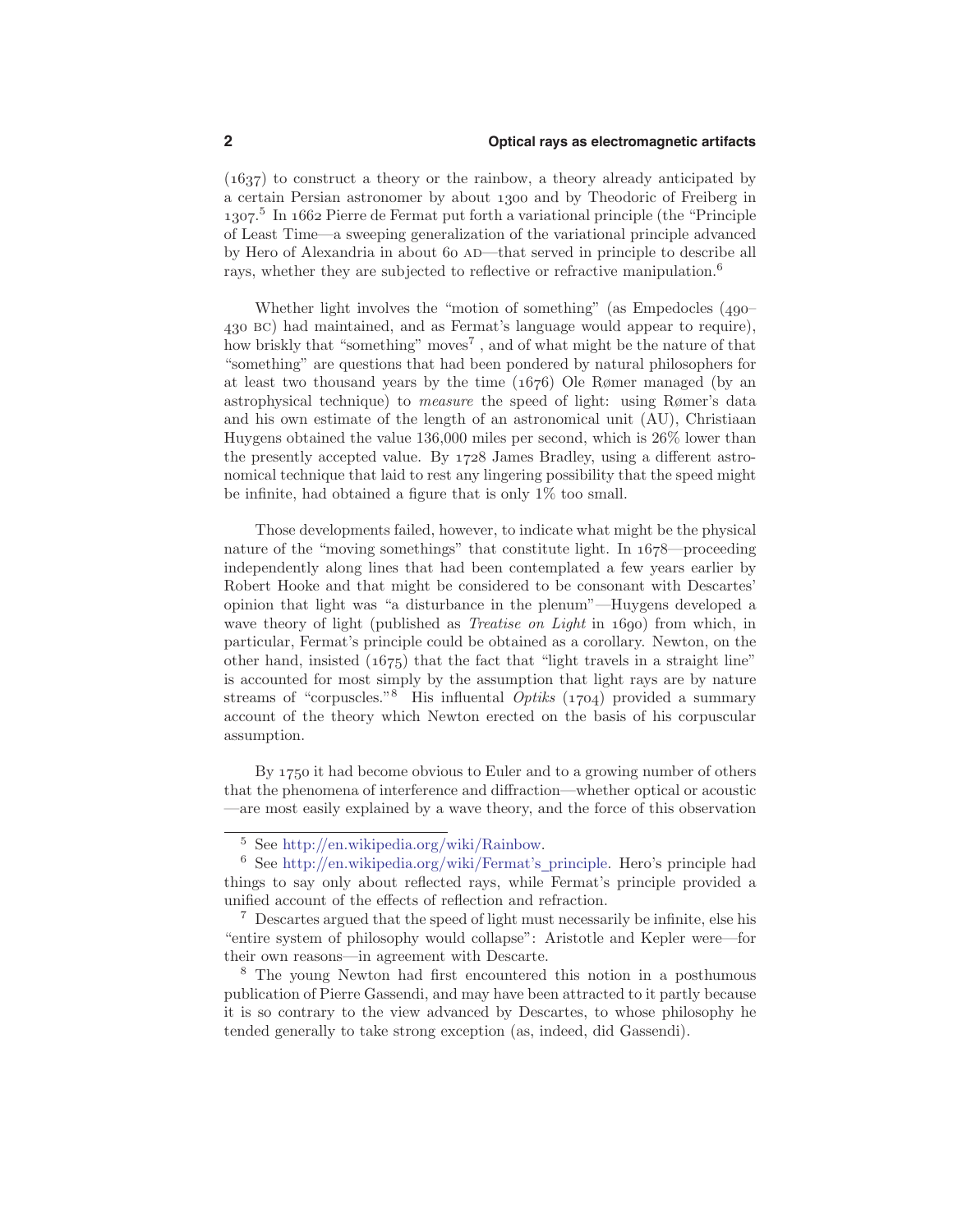## **Introduction 3**

was made inescapable by the work (early 19<sup>th</sup> Century) of Thomas Young (*1773*–*1829*),<sup>9</sup> which inspired the sophisticated work of Augustin-Jean Fresnel (*1788*–*1827*). Fresnel's contributions to the theory of diffraction are well known: less well known is the fact that in *1821* Fresnel, enlarging upon another of the ideas first put forward by Young, established by mathematical argument that to account for what was then known about optical polarization phenomena (which have no acoustic analog) the optical vibration must be purely transverse (have no longitudinal component). Notable contributions to the mathematical theory of diffraction were made also by—among many others—George Gabriel Stokes (*1819*–*1903*), who in *1852* brought the formal theory of optical polarization to very nearly its present state of perfection—remarkably, since he had no idea what it was that was vibrating transversally!

That essential information was supplied by Maxwell (*1831*–*1879*), who discovered in *1861* that the equations (newly developed by him) that describe electromagnetic fields possess—amazingly, and very much to his surprise wavelike solutions that propagate with precisely the speed of light, and who wrote in *1864* that "light [appears on this evidence to be] an electromagnetic disturbance, propagated  $\ldots$  according to electromagnetic laws.<sup>"10</sup>

Maxwell had made it possible at last to trace the rich phenomenology of (classical) physical optics to first principles. Or nearly: the concepts and methods he devised to describe the electromagnetic properties of the materials with which light interacts in many/most of the contexts of greatest physical interest were entirely phenomenological, and would necessarily remain so until the invention of quantum mechanics. Attempts to understand the interaction of light not with the material substance of (for example) lenses/crystals but with the most elemental of materials—atoms, molecules—would, in turn, require the invention of a quantum electrodynamics, and of its subdiscipline: quantum optics. 11

As was already remarked, practical theory relating to the essentials of physical optics (interference, diffraction, polarization, dispersion) had been brought to a remarkably high state of development even prior to Maxwell's discovery of the electromagnetic nature of light. A parallel but separate line of development—tracing back, as we have seen, to Euclid, and to which Gauss

<sup>&</sup>lt;sup>9</sup> See http://en.wikipedia.org/wiki/Thomas Young %28Scientist%29.

Young—an almost exact contemporary of Beethoven, and a practicing physician for most of his professional life—was a polymath who made fundamental contributions not only to physical optics (two-slit diffraction) but also to the theory of color vision (it was he who first conjectured that the eye contains nerves responsive to red, green and violet, he who first associated "color" with "wavelength"), physiology and medicine, linguistics and the study of Egyptian hieroglyphics, music theory.

<sup>&</sup>lt;sup>10</sup> See http://en.wikipedia.org/wiki/Light and its links for an excellent survey of the historical material of which I have attempted to provide here merely a short summary.

<sup>&</sup>lt;sup>11</sup> See http://en.wikipedia.org/wiki/Quantum optics.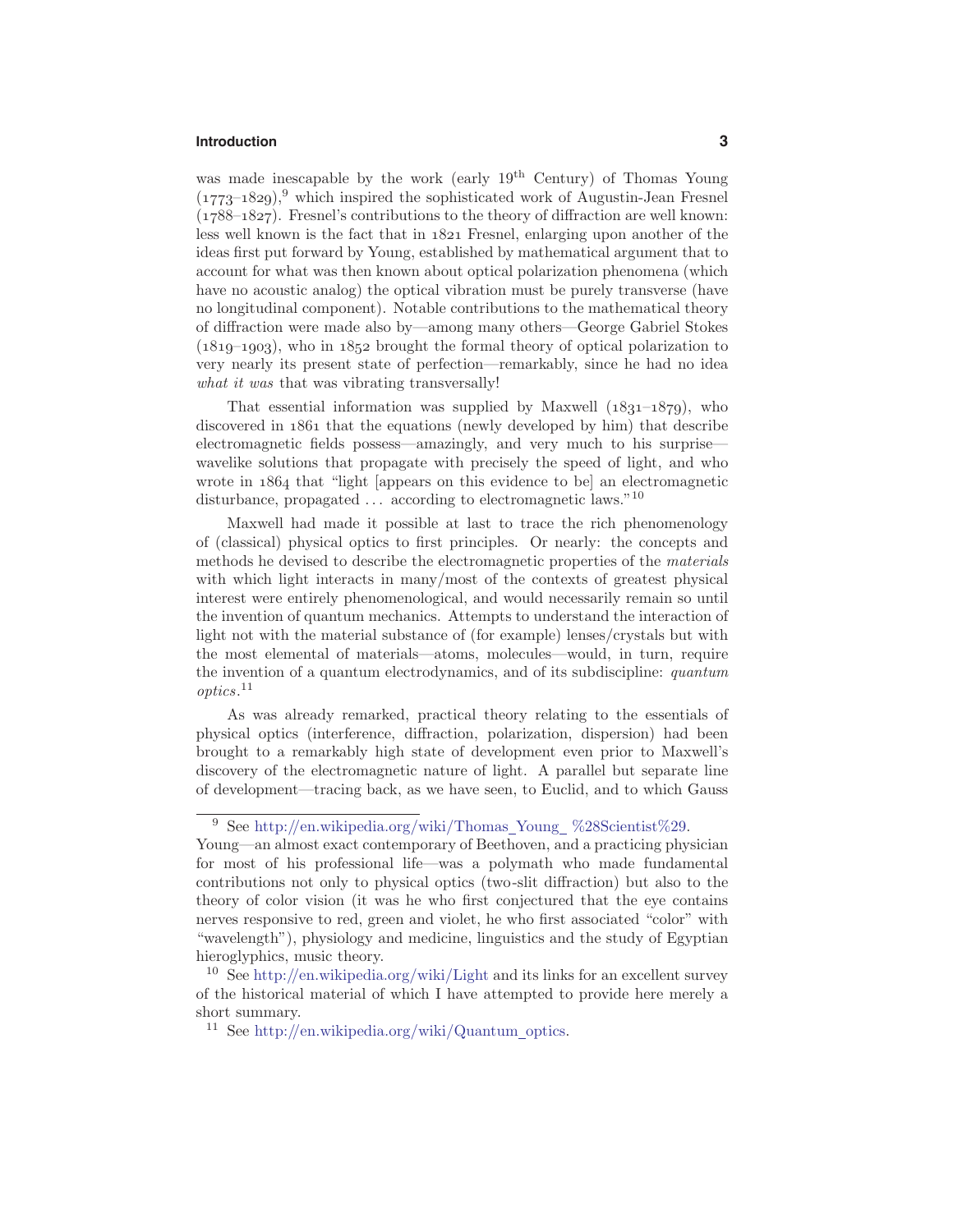and Hamilton had recently made notable contributions—had by the early 19th Century brought to a comparably high state of perfection geometrical optics, which is concerned with the geometry of rays ("ray tracing"), which provides the language of choice for lens makers and the designers of optical devices.

Evidently the continuum theory of light did not displace the ray theory with which it had been in competition for millennia—but subsumed it. The question I wish to consider is this: How did that come about? How do "light rays" and their established properties (for example: Fermat's Principle of Least Time, Snell's Law, etc.) come into being as electromagnetic artifacts?

**1. Electromagnetism in the presence of material media.** The data upon which Maxwell based his theory was obtained from experiments performed in the presence of material media (air, water, castor oil, iron, *...*): his theory therefore was, perforce, a theory simultaneously of the electromagnetic field and the electromagnetic properties of simple materials.<sup>12</sup> He arrived at field equations that can be written<sup>13</sup>

$$
\begin{aligned}\n\text{div } \mathbf{D} &= 4\pi\rho \\
\text{div } \mathbf{B} &= 0 \\
\text{curl } \mathbf{H} &= \frac{1}{C} \{ 4\pi \mathbf{j} + \frac{\partial}{\partial t} \mathbf{D} \} \\
\text{curl } \mathbf{E} &= \frac{1}{C} \{ \mathbf{0} - \frac{\partial}{\partial t} \mathbf{B} \}\n\end{aligned}\n\tag{1}
$$

These field equations would remain incomplete/insoluable in the absence of the following "constitutive (or material) equations"

$$
\begin{aligned}\n\mathbf{j} &= \sigma \mathbf{E} \\
\mathbf{D} &= \varepsilon \mathbf{E} \\
\mathbf{B} &= \mu \mathbf{H}\n\end{aligned}
$$
\n(2)

Here  $\{\sigma, \varepsilon, \mu\}$  are typical "coefficients of susceptibility." Specifically

- $\bullet$  *σ* is the *specific conductivity*;
- $\bullet$  *ε* is the *dielectric constant* (though not always constant: see below);
- *µ* is the magnetic permeability.

The materials of primary optical interest (vacuum, air, various liquids and glasses) permit some major simplifications: they are typically non-conductive

<sup>12</sup> It was H. A. Lorentz who, in the *1890*s (nearly twenty years after Maxwell's death), first recognized/emphasized the conceptual importance of eliminating the "stuff;" of studying the electromagnetic field itsownself—in vacuo. Of course, good vacuums were relative rare commodities in Victorian laboratories.

<sup>&</sup>lt;sup>13</sup> I adopt the notational/dimensional conventions of J. D. Jackson (*Classical*) Electrodynamics (1st ed., *1962*), page 177) and M. Born & E. Wolf (Principles of Optics (7th ed., *1962*), page 1)). To obtain agreement with D. F. Griffiths (Introduction to Electrodynamics (3<sup>rd</sup> ed., *1999*), page 330) one must set  $4\pi \rightarrow 1$ and absorb the  $\frac{1}{c}$  factors into the definitions of **B**, **D** and **j**.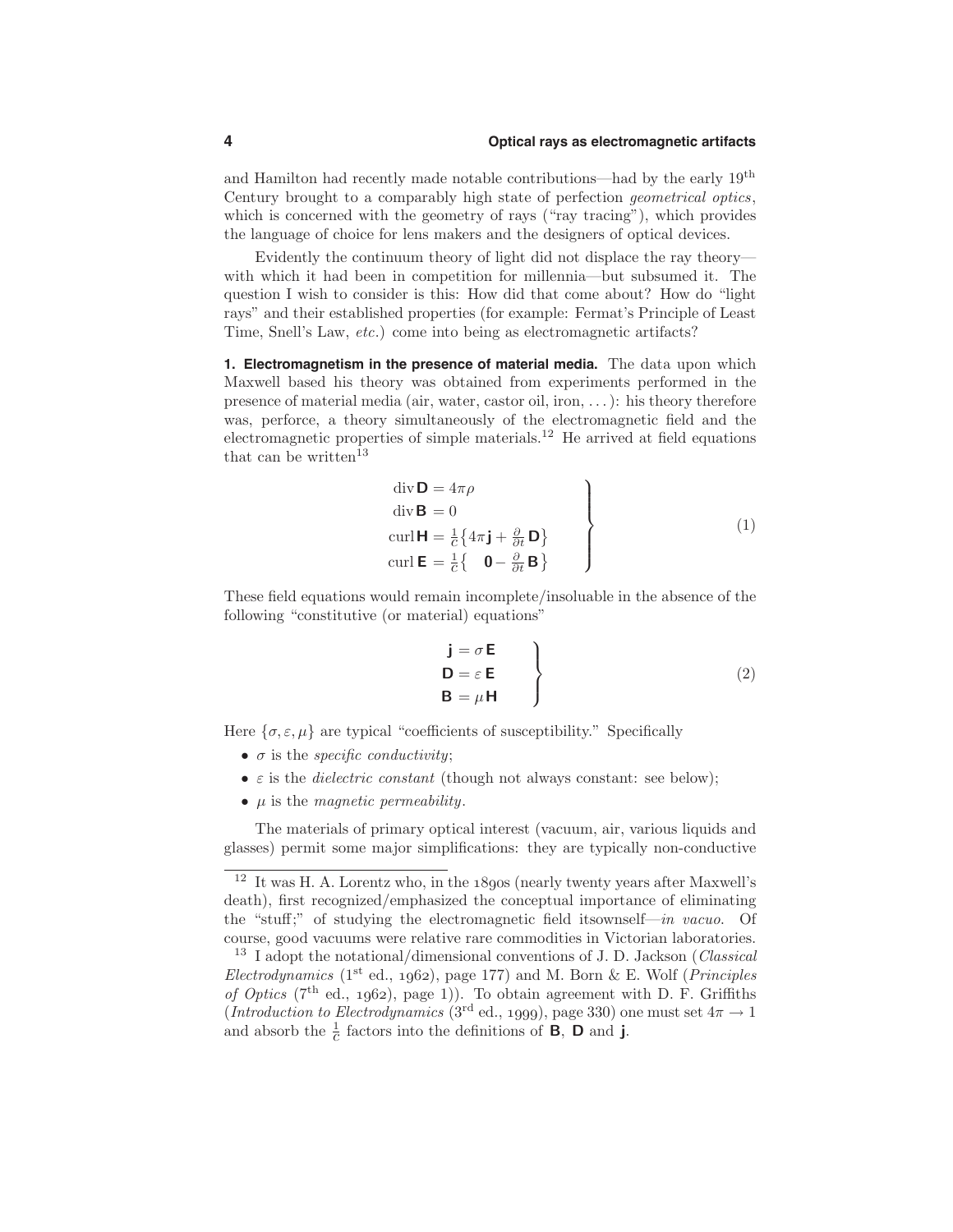### **Electromagnetic waves in simple media 5**

 $(\sigma = 0)$  and present no free charge  $(\rho = 0)$ . In such cases, equations (1) assume the form

$$
\begin{cases}\n\text{div}(\varepsilon \mathbf{E}) = 0 \\
\text{div}(\mu \mathbf{H}) = 0 \\
\text{curl} \mathbf{H} = +\frac{1}{c} \frac{\partial}{\partial t} (\varepsilon \mathbf{E}) \\
\text{curl} \mathbf{E} = -\frac{1}{c} \frac{\partial}{\partial t} (\mu \mathbf{H})\n\end{cases}
$$
\n(3)

The final pair of equations are coupled, but can be "decoupled by differentiation," as I now demonstrate. Proceeding on the assumption that *ε* and  $\mu$  are time-independent, we introduce the 3<sup>rd</sup> equation into curl of the final equation and obtain

$$
\operatorname{curl}\left(\frac{1}{\mu}\operatorname{curl}\boldsymbol{\mathsf{E}}\right) + \left(\frac{1}{c}\frac{\partial}{\partial t}\right)^2\left(\varepsilon\,\boldsymbol{\mathsf{E}}\right) = \boldsymbol{0}
$$

But<sup>14</sup> the identity curl( $f \mathbf{A}$ ) =  $f \text{curl} \mathbf{A} - \mathbf{A} \times (\text{grad } f)$  supplies

$$
\operatorname{curl}\left(\frac{1}{\mu}\operatorname{curl}\mathbf{E}\right) = \frac{1}{\mu}\operatorname{curl}\operatorname{curl}\mathbf{E} - \left(\operatorname{curl}\mathbf{E}\right) \times \left(\operatorname{grad}\frac{1}{\mu}\right)
$$

which by curl curl  $A = \text{grad}(\text{div } A) - \nabla^2 A$  becomes

$$
= \frac{1}{\mu} \operatorname{grad}(\operatorname{div} \mathbf{E}) - \frac{1}{\mu} \nabla^2 \mathbf{E} + \frac{1}{\mu} (\operatorname{curl} \mathbf{E}) \times (\operatorname{grad} \log \mu)
$$

giving

$$
\nabla^2 \mathbf{E} - \varepsilon \mu \left(\frac{1}{c} \frac{\partial}{\partial t}\right)^2 \mathbf{E} + (\text{grad } \log \mu) \times (\text{curl } \mathbf{E}) - \text{grad}(\text{div } \mathbf{E}) = 0 \tag{4}
$$

From the first of the equations (3) we obtain  $\varepsilon \text{ div } \mathbf{E} + \mathbf{E} \cdot \text{grad } \varepsilon = 0$  whence

$$
\operatorname{div} \mathsf{E} = -\mathsf{E} \cdot \operatorname{grad} \log \varepsilon
$$

which we can use to obtain this variant of (4):

$$
\nabla^2 \mathbf{E} - \varepsilon \mu \left(\frac{1}{c} \frac{\partial}{\partial t}\right)^2 \mathbf{E} + (\text{grad } \log \mu) \times (\text{curl } \mathbf{E}) + \text{grad}(\mathbf{E} \cdot \text{grad } \log \varepsilon) = 0 \quad (5.1)
$$

A similar argument supplies

$$
\nabla^2 \mathbf{H} - \varepsilon \mu \left(\frac{1}{c} \frac{\partial}{\partial t}\right)^2 \mathbf{H} + (\text{grad } \log \varepsilon) \times (\text{curl } \mathbf{H}) + \text{grad}(\mathbf{H} \cdot \text{grad } \log \mu) = 0 \quad (5.2)
$$

In homogeneous media

$$
grad \log \varepsilon = grad \log \mu = 0
$$

<sup>&</sup>lt;sup>14</sup> See, for example, the front endpaper in Griffiths' Electrodynamics.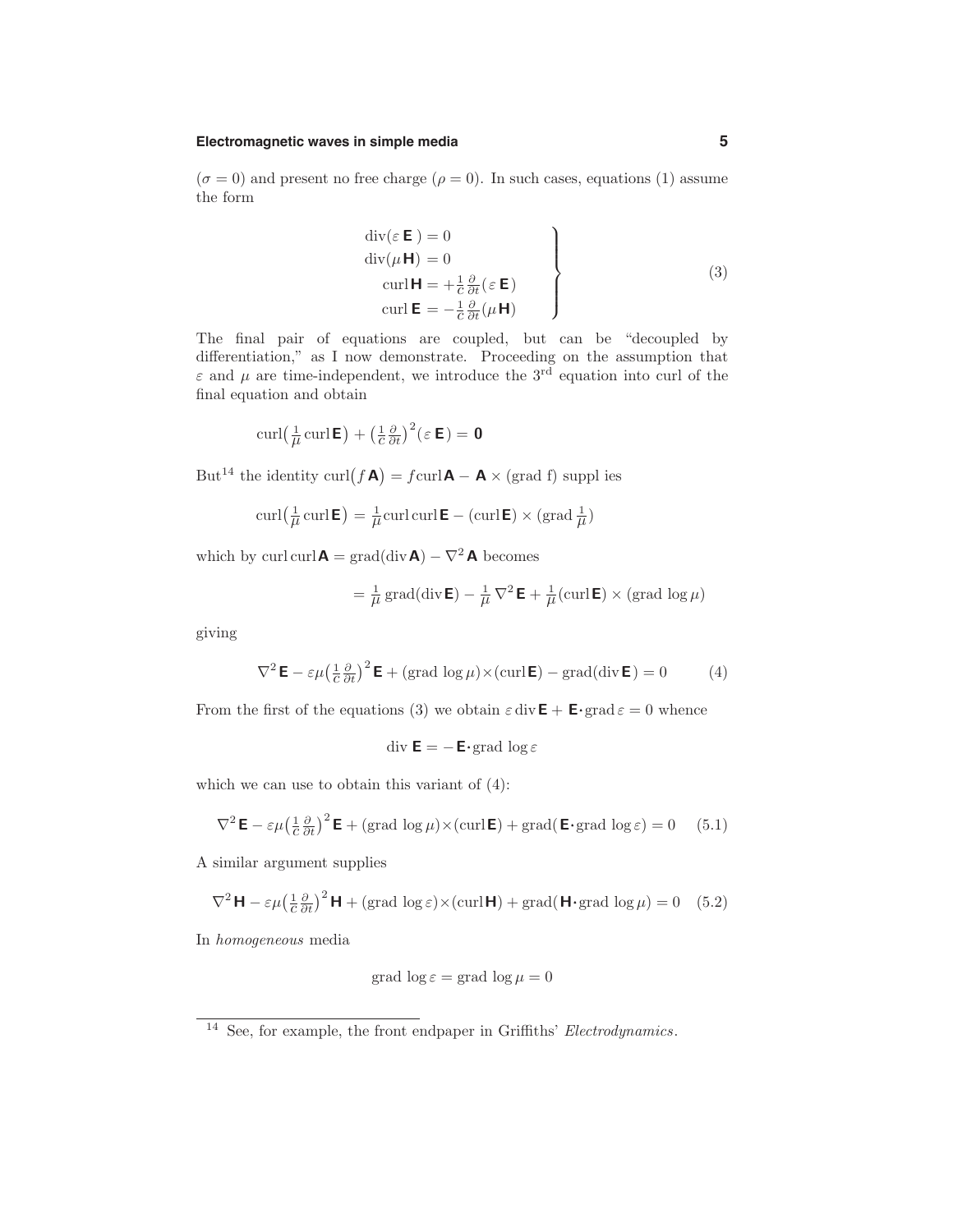and equations (5) assume the familiar simple form

$$
\nabla^2 \mathbf{E} - \varepsilon \mu \left(\frac{1}{c} \frac{\partial}{\partial t}\right)^2 \mathbf{E} = 0 \tag{6.1}
$$

$$
\nabla^2 \mathbf{H} - \varepsilon \mu \left(\frac{1}{c} \frac{\partial}{\partial t}\right)^2 \mathbf{H} = 0 \tag{6.2}
$$

**PROBLEM 1.** Relax the assumption that the simple homogeneous medium is non-conductive (*i.e.*, that  $\sigma = 0$ ) while retaining the assumption that  $\rho = 0$ . Show that the argument which led to (6) now leads to the equations

$$
\nabla^2 \mathbf{E} - \varepsilon \mu \left(\frac{1}{c} \frac{\partial}{\partial t}\right)^2 \mathbf{E} - \frac{4\pi \mu \sigma}{c^2} \frac{\partial}{\partial t} \mathbf{E} = 0
$$
  

$$
\nabla^2 \mathbf{H} - \varepsilon \mu \left(\frac{1}{c} \frac{\partial}{\partial t}\right)^2 \mathbf{H} - \frac{4\pi \varepsilon \sigma}{c^2} \frac{\partial}{\partial t} \mathbf{H} = 0
$$
 (7)

which are close variants of the "telegrapher's equation;" see in this connection http://en.wikipedia.org/wiki/Telegrapher's\_equations. Non-zero (but finite) conductivity speaks of non-zero resistivity, and electrical resistance provides a familiar energy-loss mechanism. One is therefore not surprised to discoved that light projected into such a medium is exponentially attenuated (absorbed).

**2. Index of refraction.** We are working within a formalism in which—as follows directly from  $(1)$ — $[\mathbf{E}] = [\mathbf{B}]$  and  $[\mathbf{D}] = [\mathbf{H}]$ . The ratios  $\mathbf{B}/\mathbf{E}$  and  $\mathbf{H}/\mathbf{D}$ therefore have the same dimension because both are, in fact, dimensionless. But from (2) we obtain  $(\mathbf{B}/\mathbf{E}) = \varepsilon \mu(\mathbf{H}/\mathbf{D})$ . It follows that the product

#### *εµ* is dimensionless

and so also (as follows most directly from (7)) are the products  $\varepsilon\sigma$  and  $\mu\sigma$ .

Equation (6.1) can be written

$$
\nabla^2 \mathbf{E} - \left(\frac{1}{v}\frac{\partial}{\partial t}\right)^2 \mathbf{E} = 0
$$
 (8)

with

$$
v = c / \sqrt{\varepsilon \mu}
$$

The identification of *v* with *phase velocity* arises from the following familiar argument: assume

$$
\mathbf{E}\left(\mathbf{x},t\right) = \mathbf{\mathcal{E}}\,e^{i\left(\mathbf{k}\cdot\mathbf{x} - \omega t\right)} \equiv \mathbf{\mathcal{E}}\,e^{i\left(\text{phase}\right)}
$$

The wave equation (8) then requires  $k^2 - \omega^2/v^2 = 0$ , while  $\frac{d}{dt}$  phase = 0 gives  $k \cdot \dot{x} = \omega$ . So

phase velocity  $\equiv$  magnitude of  $\dot{x} = \omega/k = v$ 

The dimensionless index of refraction is defined

index of refraction 
$$
\equiv
$$
  $\frac{\text{phase velocity in vacuum}}{\text{phase velocity in medium}}$  :  $n = c/v = \sqrt{\varepsilon \mu}$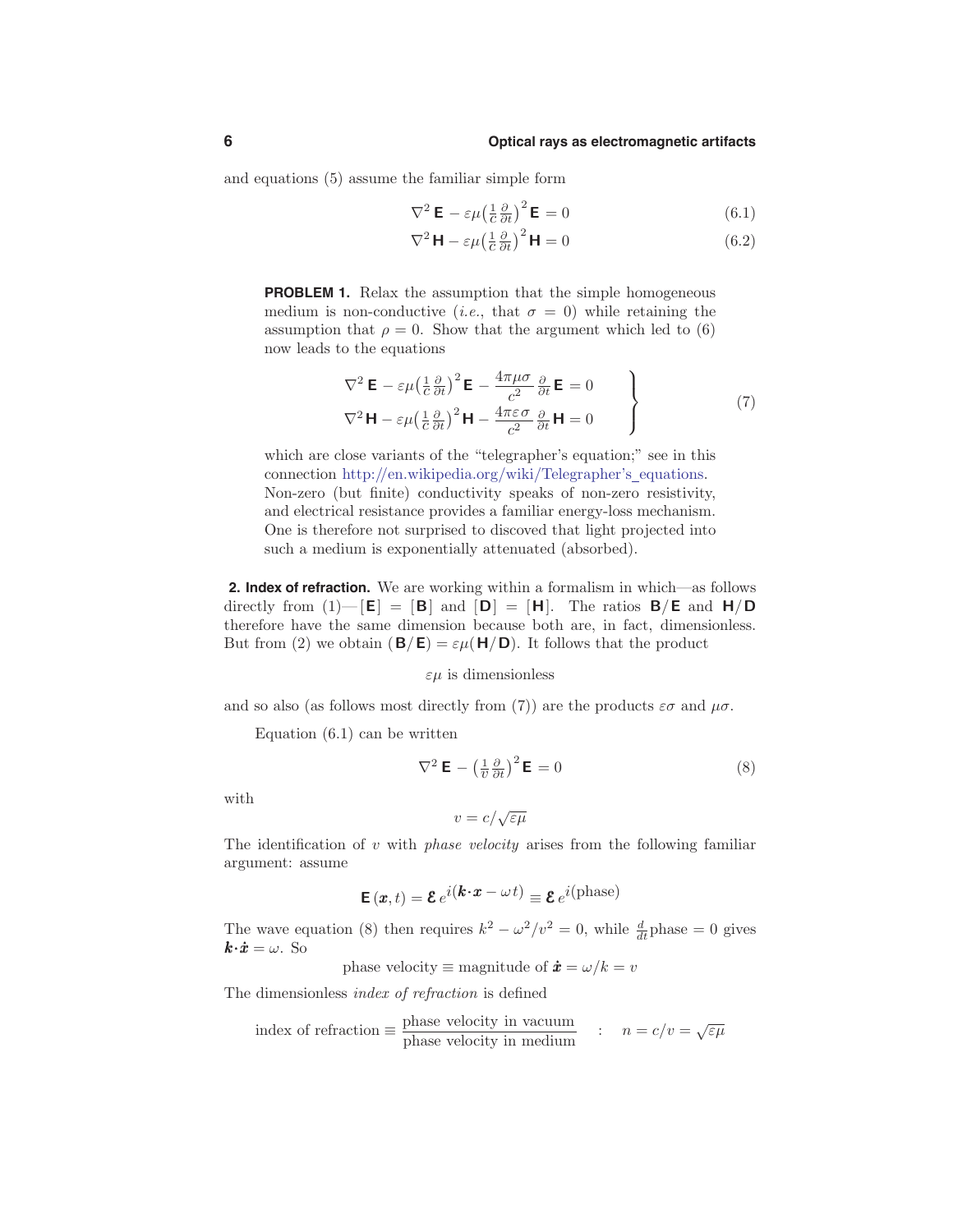## **Index of refraction 7**

In the materials of relevance to optics it is almost invariably the case that in excellent approximation

$$
\mu \approx \mu_0 \quad \text{(vacuum value)}
$$

so one can with that same precision write

$$
n \approx \sqrt{\varepsilon \mu_0}
$$

In vacuum,  $v_{phase} = c$  so  $n_0 = 1$ , which entails

 $\varepsilon_0\mu_0=1$ 

and permits us to write

$$
n \approx \sqrt{\varepsilon/\varepsilon_0} = \sqrt{\varepsilon_{\text{relative to vacuum}}}
$$

Though we are most familiar with materials in which  $v_{\text{phase}} < c$  (and therefore  $n > 1$ , it is important to appreciate that this inequality is not a forced implication of relativity,<sup>15</sup> and that there are contexts (for example, in the design of X-ray telescopes) in which  $n < 1$  is of critical importance. Very recently it has been established that one can construct artificial structures in which—remarkably—the index of refraction  $n$ , is negative!  $16$ 

**3. Inhomogeneity, anisotropy and other complications.** Look into a pan of mineral oil that is seen to be gently rolling because gently heated from below. Such a system clearly provides an instance of an index of refraction that varies from point to point, and from time to time:

$$
n=n(\pmb{x},t)
$$

Unannealed glass provides a frozen instance of such a system:

 $n = n(\mathbf{x})$  : typical of "inhomogeneous" media

Such optical inhomogeneity can evidently be attributed to spatial variability of the dielectric constant:  $\varepsilon(\mathbf{x}) \Rightarrow n(\mathbf{x}) = \sqrt{\varepsilon(\mathbf{x})\mu_0}$ . The simple wave equation (6.1)

<sup>15</sup> Relativity requires that *v*information *< c* . But there is, so far as I am aware, no universally applicable precise definition of "*v*information". It is often interpreted to mean "signal velocity," which in simple contexts can be identified with "group velocity." But people sometimes speak in this connection of the "velocity of energy transport" and "front velocity" (the velocity of the leading edge of a pulse). It is well established that there are circumstances under which *v*group *> c*: see http://www.phy.duke.edu/research/photon/qelectron/proj/infv /fast debate.ptml and the link to Fast Light Tutorial, which provides an animated instance of a superluminal wave packet.

<sup>&</sup>lt;sup>16</sup> See http://www.sciencemag.org/cgi/content/abstract/292/5514/77.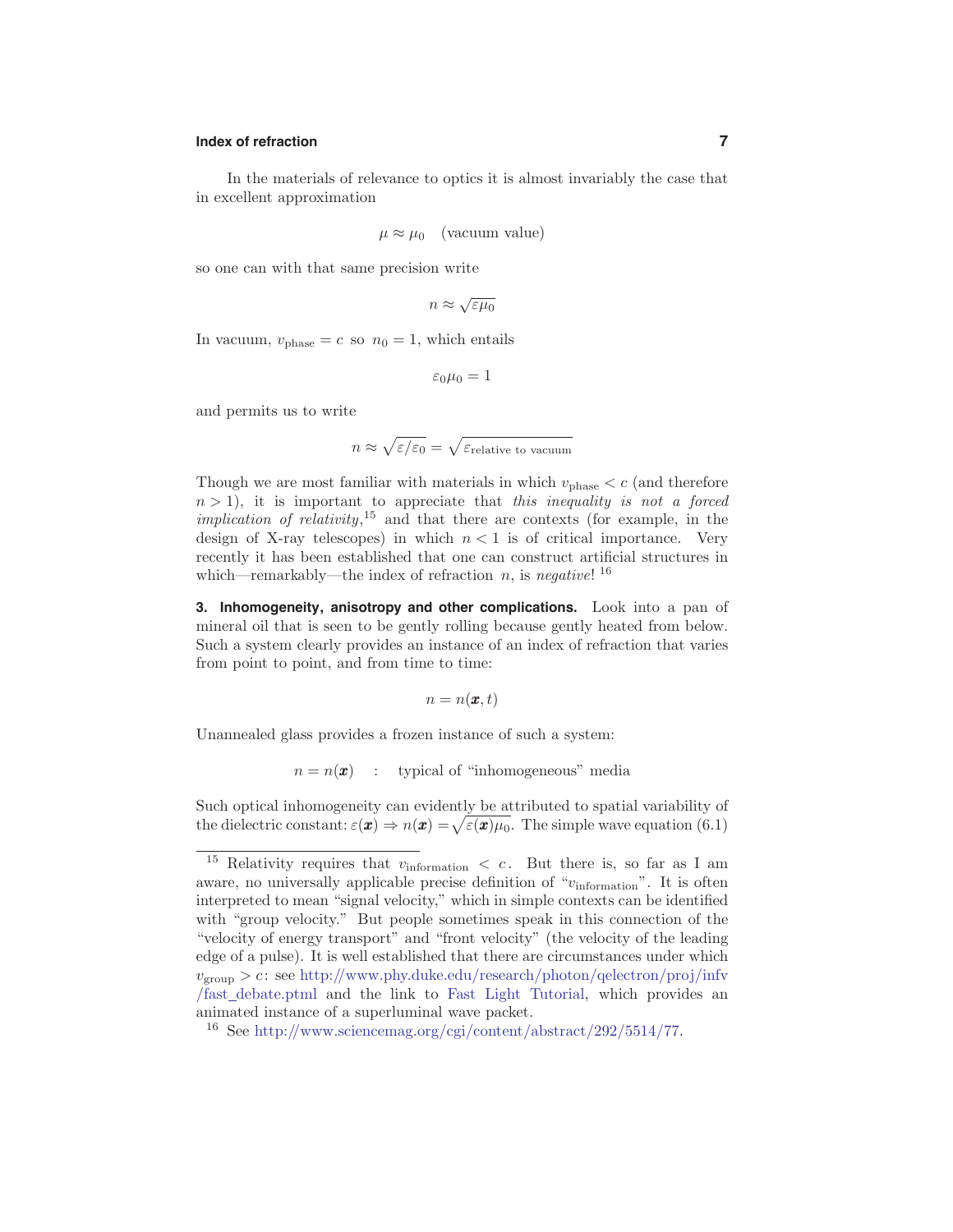—which has become

$$
\nabla^2 \mathbf{E} - n^2 \left(\frac{1}{c} \frac{\partial}{\partial t}\right)^2 \mathbf{E} = 0
$$

—has then to be replaced by this variant<sup>17</sup>

$$
\nabla^2 \mathbf{E} - [n(\boldsymbol{x})]^2 \left(\frac{1}{c} \frac{\partial}{\partial t}\right)^2 \mathbf{E} + 2 \operatorname{grad} \left\{ \mathbf{E} \cdot \operatorname{grad} \log [n(\boldsymbol{x})] \right\} = 0 \tag{9}
$$

of (5.1).

In inhomogeneous media of the sort considered thus far the "electric vector" **E** and the "electric displacement vector" **D** stand in the location-dependent relationship

$$
\mathsf{D}(\boldsymbol{x}) = \varepsilon(\boldsymbol{x}) \, \mathsf{E}(\boldsymbol{x}) \quad : \quad \mathsf{D} \text{ and } \mathsf{E} \text{ are at all points parallel}
$$

But crystals—by their very nature, and even in the absence of inhomogeneities —present anisotropic environments: the dielectric constant becomes matrixvalued

```
D = \varepsilon E becomes D = \varepsilon E
```
with the consequence that parallelism is, in general, lost. Energy conservation can be shown under quite general conditions<sup>18</sup> to entail that

the real 
$$
3\times 3
$$
 matrix  $\varepsilon$  is *symmetric*

The "dielectric tensor"  $\varepsilon$  serves to define three mutually orthogonal *principal* directions in the crystal, and to associate a distinct index of refraction with each.

In *optically active media* the dielectric tensor (matrix) acquires what is in effect an antisymmetric "gyroscopic component":<sup>19</sup>

$$
\varepsilon\longmapsto\varepsilon+{\bf g}\times
$$

The notation here exploits the fact that

$$
\varepsilon_{\text{antisymmetric}} \equiv \begin{pmatrix} 0 & -g_3 & g_2 \\ g_3 & 0 & -g_1 \\ -g_2 & g_1 & 0 \end{pmatrix} = \begin{pmatrix} g_1 \\ g_2 \\ g_3 \end{pmatrix} \times
$$

The distinguishing feature of such media is that the crystal structure—or the structure of the molecules suspended in liquid solution—is distinct from its mirror image. Quartz crystals—which occur naturally in both right- and lefthanded forms—are optically active, but fused quartz (which is an amorphous, non-crystaline form of quartz) is not. When linearly polarized light is projected into an optically active medium the polarizational orientation rotates (in either the right- or the left-handed sense, depending upon the medium) through an

<sup>&</sup>lt;sup>17</sup> Use (grad  $\log \mu_0$ ) = 0, (grad  $\log \varepsilon$ ) = grad  $\log (\varepsilon \mu_0)$ ,  $\varepsilon \mu_0 = n^2$ .<br><sup>18</sup> See Born & Wolf, page 791.

<sup>&</sup>lt;sup>19</sup> See Amnon Yariv & Pochi Yeh, *Optical Waves in Crystals* (1984), page 97.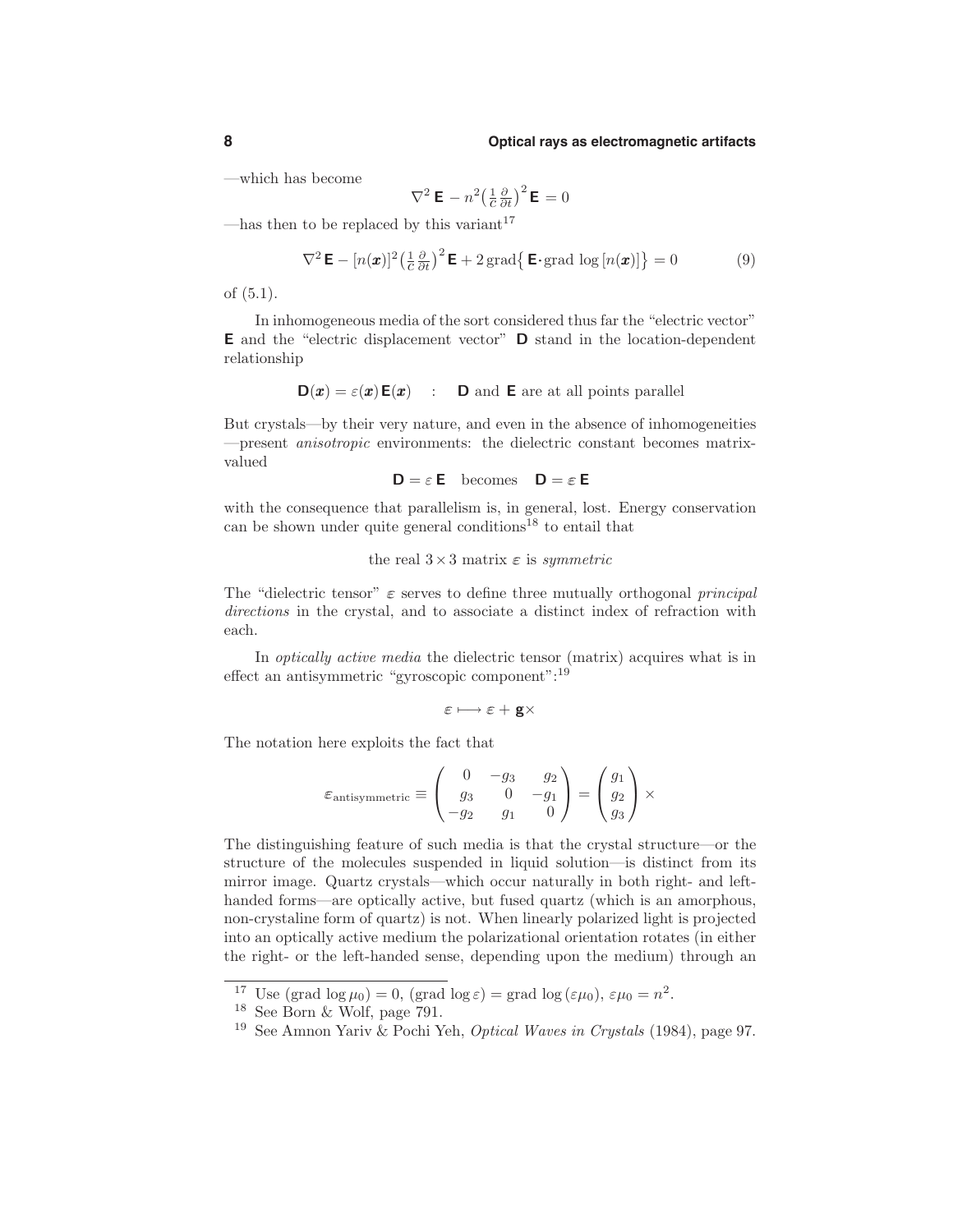## **Inhomogeneity, anisotropy and other complications 9**

angle proportion to the thickness of the medium traversed. If reflected back to point of entry the effect is expunged (since a right-hand screw, seen from the wrong end, looks like a left-hand screw). Optical activity can be considered to result from the circumstance that linearly polarized  $\uparrow$  ight and  $\leftrightarrow$  light have distinct indices of refraction. Biological materials are almost always optically active, for familiar biomolecular reasons (chirality of amino  $\arccos(20)$ ).

Place virtually any optical medium in a strong magnetic field and project linearly polarized light along the magnetic axis. Again one sees orientational rotation proportional to the thickness of the medium traversed. This magnetooptic effect ("Faraday rotation") was discovered by Michael Faraday in *1845*, and provided the first evidence that light and electromagnetism must be in some way related. Faraday rotation looks superficially like optical activity, but the underlying mechanism is so different as to have this major consequence: when the Faraday rotated light is reflected back to its point of entry the rotation is not undone, but doubled (so repeated reflection back and forth—as happens, for example, inside a laser—can greatly magnify the effect). The Faraday effect can be considered to result from the fact that circularly polarized  $\circlearrowright$  light and  $\circlearrowleft$ light have distinct indices of refraction, and has many important astrophysical applications.<sup>21</sup>

I discuss now how the important notion of a complex index of refraction comes about.<sup>22</sup> At  $(7)$  we had

$$
\nabla^2 \mathbf{E} - \varepsilon \mu_0 \left(\frac{1}{c} \frac{\partial}{\partial t}\right)^2 \mathbf{E} - \frac{4\pi \mu_0 \sigma}{c^2} \frac{\partial}{\partial t} \mathbf{E} = 0 \tag{10}
$$

Assume the **E**-field to be monochromatic: **E**  $(\mathbf{x}, t) = \mathbf{\mathcal{E}}(\mathbf{x}) e^{-i\omega t}$ . Then

$$
\nabla^2 \boldsymbol{\mathcal{E}} + \hat{k}^2 \boldsymbol{\mathcal{E}} = \boldsymbol{0}
$$

with

$$
\hat{k}^2 \equiv \frac{\omega^2 \mu_0}{c^2} \left( \varepsilon + i \frac{4\pi\sigma}{\omega} \right)
$$
  
=  $\frac{\omega^2 \mu_0}{c^2} \hat{\varepsilon}$  with  $\hat{\varepsilon} \equiv \varepsilon + i \frac{4\pi\sigma}{\omega} \equiv$  "complex dielectric coefficient"

We now write

$$
\hat{n} \equiv \sqrt{\hat{\varepsilon}\mu_0} = \frac{c\,\hat{k}}{\omega} = \frac{c}{\hat{v}}
$$

which give back familiar relationships among real variables when the hats are removed. To make explicit the complexity of  $\hat{n}$ , people often write

$$
\hat{n} = n(1 + i\kappa)
$$

and call the real parameter  $\kappa$  the "attenuation index" of "extinction coefficient."

<sup>20</sup> See http://en.wikipedia.org/wiki/Chirality %28chemistry%29.

<sup>21</sup> See http://en.wikipedia.org/wiki/Faraday effect.

<sup>&</sup>lt;sup>22</sup> The following discussion has been taken from Born & Wolf's  $\S 14.1$  "Wave propagation in a conductor, " pages 735–739.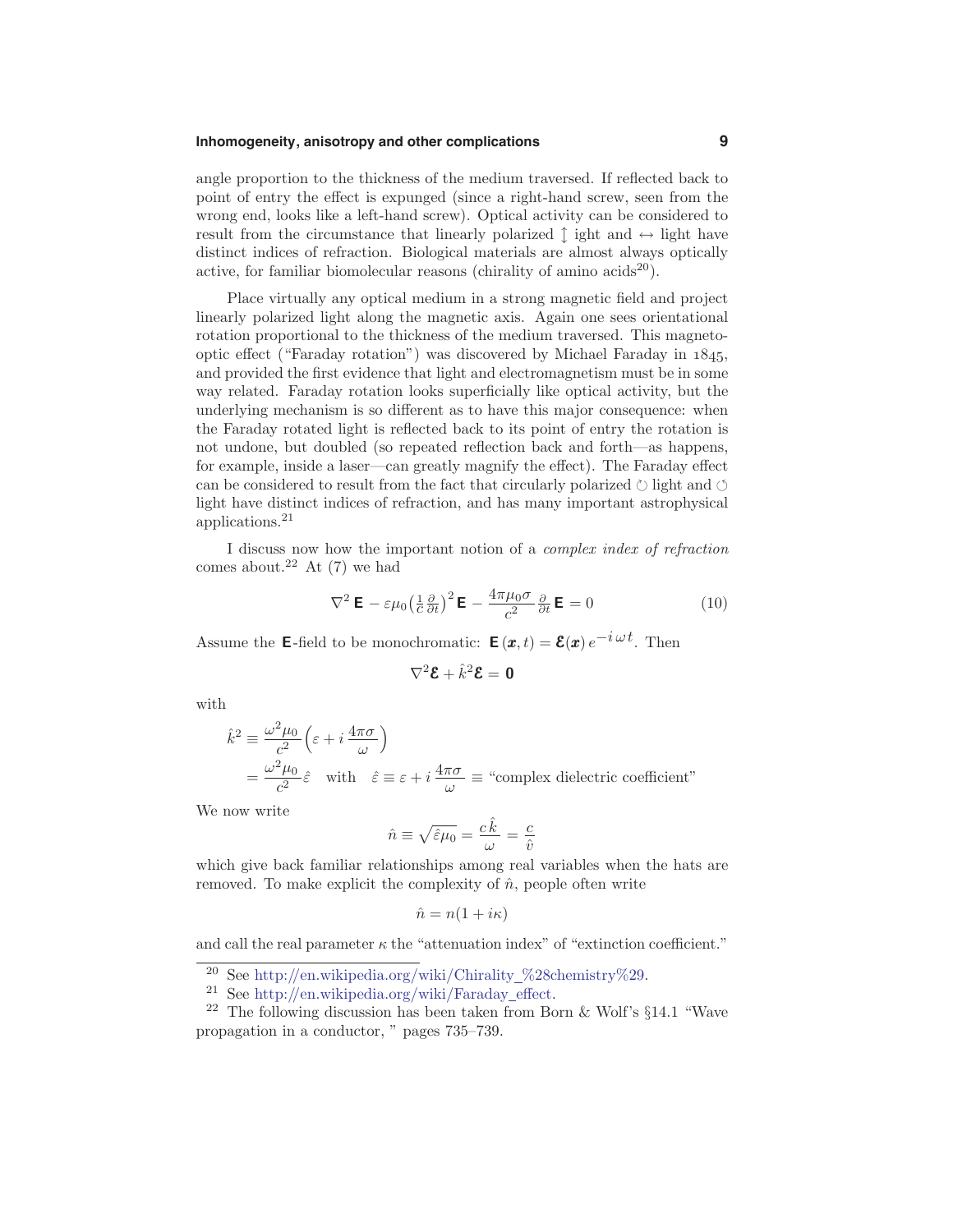**PROBLEM 1.** Use the results just established to show that

$$
n^{2}(1 - \kappa^{2}) = \varepsilon \mu_{0}
$$

$$
n^{2}\kappa = \frac{2\pi\mu_{0}\sigma}{\omega} = \frac{\mu_{0}\sigma}{\nu}
$$

$$
n^{2} = \frac{1}{2}\left(\sqrt{\varepsilon^{2}\mu_{0}^{2} + \frac{4\mu_{0}^{2}\sigma^{2}}{\nu^{2}}} + \varepsilon\mu_{0}\right)
$$
(11.1)

$$
n^2\kappa^2 = \frac{1}{2}\left(\sqrt{\varepsilon^2\mu_0^2 + \frac{4\mu_0^2\sigma^2}{\nu^2} - \varepsilon\mu_0}\right) \tag{11.2}
$$

Indicate what becomes of these equations in the non-conductive limit  $\sigma \downarrow 0$ .

As we have seen, when non-zero conductivity is taken into account—forcing the wave equation

$$
\nabla^2 \mathbf{E} - \varepsilon \mu \left(\frac{1}{c} \frac{\partial}{\partial t}\right)^2 \mathbf{E} = 0
$$

to assume the modified form

$$
\nabla^2 \mathbf{E} - \varepsilon \mu \left(\frac{1}{c} \frac{\partial}{\partial t}\right)^2 \mathbf{E} - \frac{4\pi\mu\sigma}{c^2} \frac{\partial}{\partial t} \mathbf{E} = 0
$$

—the familiar plane wave solution<sup>23</sup>  $\mathbf{E}(\mathbf{x},t) = \mathbf{\mathcal{E}} e^{i(k\mathbf{s}\cdot\mathbf{x} - \omega t)}$  goes over into

$$
\mathbf{E}\left(\pmb{x},t\right) = \pmb{\mathcal{E}}\,e^{i\left(\hat{k}\pmb{s}\cdot\pmb{x}-\omega\,t\right)}
$$

with  $\hat{k} = \omega \hat{n}/c = \omega n(1 + i\kappa)/c = k(1 + i\kappa) \equiv k + \frac{1}{2}i\alpha^{24}$  We therefore have  $= e^{-\frac{1}{2}\alpha s \cdot x} \cdot \mathcal{E} e^{i(ks \cdot x - \omega t)}$ 

which describes a plane wave that is attenuated as it progresses. Energy goes as amplitude squared, so the

energetic attenuation factor =  $e^{-\alpha s \cdot x}$ 

diminishes with a characteristic distance (or "depth") given by

$$
d=\frac{1}{\alpha}=\frac{1}{2k\kappa}=\frac{1}{4\pi\kappa}\lambda=\frac{1}{4\pi\,n\kappa}\lambda_0
$$

 $^{24}\,$  Here

$$
k = \frac{n\omega}{c} = nk_0 = \frac{2\pi}{\lambda}
$$

where  $\lambda \equiv$  wavelength in material =  $\frac{\text{wavelength in vacuum}}{n} \equiv \lambda_0/n$ .

<sup>&</sup>lt;sup>23</sup> Here it has served clarity to write  $\boldsymbol{k} = k\boldsymbol{s}$ , with  $\boldsymbol{s}$  a dimensionless unit vector.